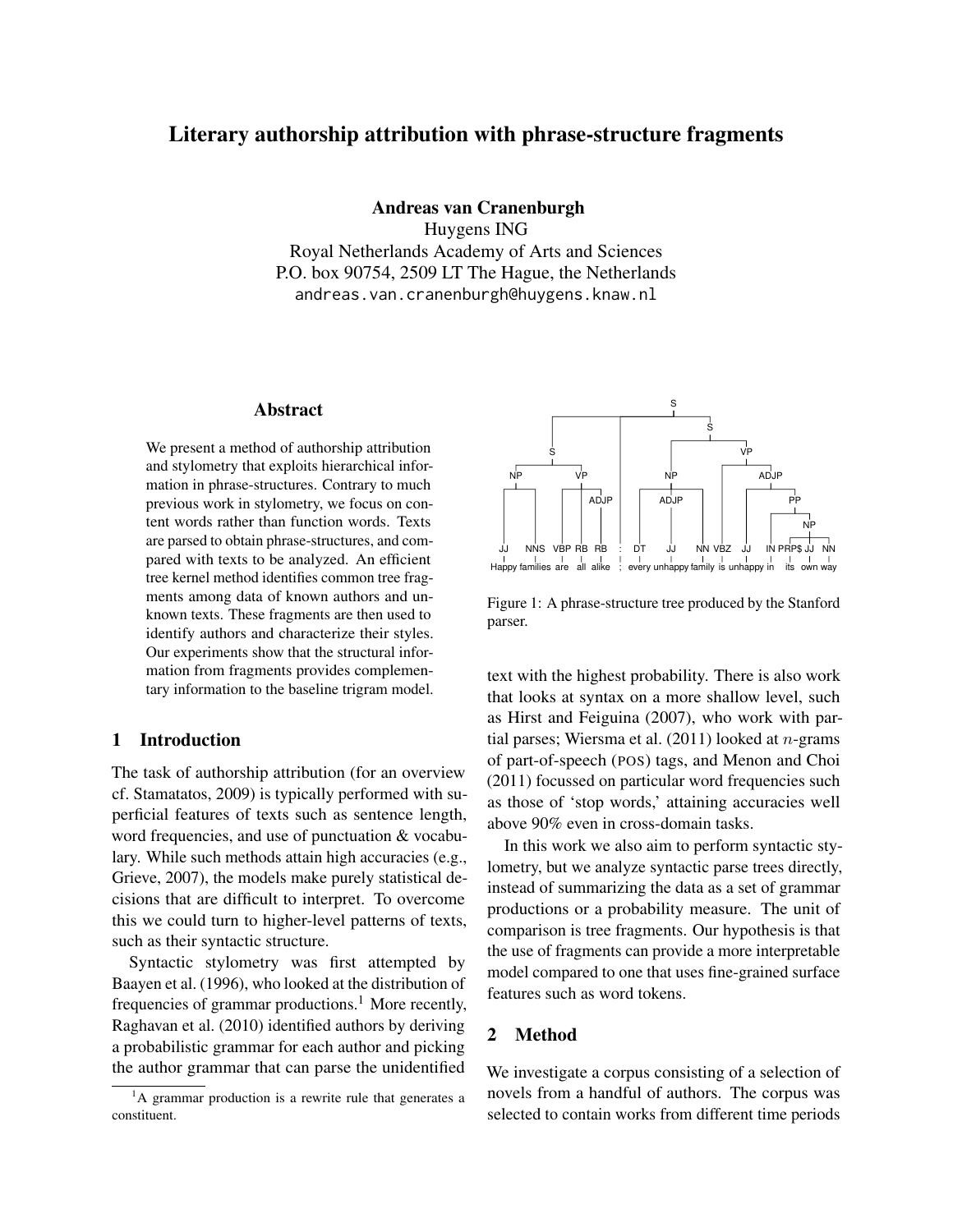

Figure 2: A phrase-structure fragment from the tree in figure 1.

from authors with a putatively distinctive style. In order to analyze the syntactic structure of the corpus we use hierarchical phrase-structures, which divide sentences into a series of constituents that are represented in a tree-structure; cf. figure 1 for an example. We analyze phrase-structures using the notion of tree fragments (referred to as subset trees by Collins and Duffy, 2002). This notion is taken from the framework of Data-Oriented Parsing (Scha, 1990), which hypothesizes that language production and comprehension exploits an inventory of fragments from previous language experience that are used as building blocks for novel sentences. In our case we can surmise that literary authors might make use of a specific inventory in writing their works, which characterizes their style. Fragments can be characterized as follows:

Definition. *A fragment* f *of a tree* T *is a connected subset of nodes from*  $T$ *, with*  $|f| \geq 2$ *, such that each node of* f *has either all or none of the children of the corresponding node in* T*.*

When a node of a fragment has no children, it is called a frontier node; in a parsing algorithm such nodes function as substitution sites where the fragment can be combined with other fragments. Cf. figure 2 for an example of a fragment. An important consideration is that fragments can be of arbitrary size. The notion of fragments captures anything from a single context-free production such as

 $(1)$   $S \rightarrow NP VP$ 

. . . to complete stock phrases such as

(2) Come with me if you want to live.

In other words, instead of making assumptions about grain size, we let the data decide. This is in contrast to n-gram models where n is an *a priori* defined sliding window size, which must be kept low because

| Author      | Works                                  |  |  |  |  |
|-------------|----------------------------------------|--|--|--|--|
| (sentences) | (year of first publication)            |  |  |  |  |
| Conrad,     | Heart of Darkness (1899), Lord Jim     |  |  |  |  |
| Joseph      | (1900), Nostromo (1904),               |  |  |  |  |
| (25,889)    | The Secret Agent (1907)                |  |  |  |  |
| Hemingway,  | A Farewell To Arms (1929),             |  |  |  |  |
| Ernest      | For Whom the Bell Tolls (1940),        |  |  |  |  |
| (40, 818)   | The Garden of Eden (1986),             |  |  |  |  |
|             | The Sun Also Rises (1926)              |  |  |  |  |
| Huxley,     | Ape and Essence (1948), Brave          |  |  |  |  |
| Aldous      | New World (1932), Brave New            |  |  |  |  |
| (23,954)    | World Revisited (1958), Crome          |  |  |  |  |
|             | Yellow (1921), Island (1962),          |  |  |  |  |
|             | The Doors of Perception (1954),        |  |  |  |  |
|             | The Gioconda Smile (1922)              |  |  |  |  |
| Salinger,   | Franny & Zooey (1961), Nine            |  |  |  |  |
| J.D.        | Stories (1953), The Catcher in the     |  |  |  |  |
| (26,006)    | Rye (1951), Short stories              |  |  |  |  |
|             | $(1940 - 1965)$                        |  |  |  |  |
| Tolstoy,    | Anna Karenina (1877); transl.          |  |  |  |  |
| Leo         | <b>Constance Garnett, Resurrection</b> |  |  |  |  |
| (66, 237)   | (1899); transl. Louise Maude, The      |  |  |  |  |
|             | Kreutzer Sonata and Other Stories      |  |  |  |  |
|             | (1889); transl. Benjamin R. Tucker,    |  |  |  |  |
|             | War and Peace (1869); transl.          |  |  |  |  |
|             | Aylmer Maude & Louise Maude            |  |  |  |  |

Table 1: Works in the corpus. Note that the works by Tolstoy are English translations from project Gutenberg; the translations are contemporaneous with the works of Conrad.

of data-sparsity considerations.

To obtain phrase-structures of the corpus we employ the Stanford parser (Klein and Manning, 2003), which is a treebank parser trained on the Wall Street journal (WSJ) section of the Penn treebank (Marcus et al., 1993). This unlexicalized parser attains an accuracy of 85.7 % on the WSJ benchmark ( $|w| \le 100$ ). Performance is probably much worse when parsing text from a different domain, such as literature; for example dialogue and questions are not well represented in the news domain on which the parser is trained. Despite these issues we expect that useful information can be extracted from the latent hierarchical structure that is revealed in parse trees, specifically in how patterns in this structure recur across different texts.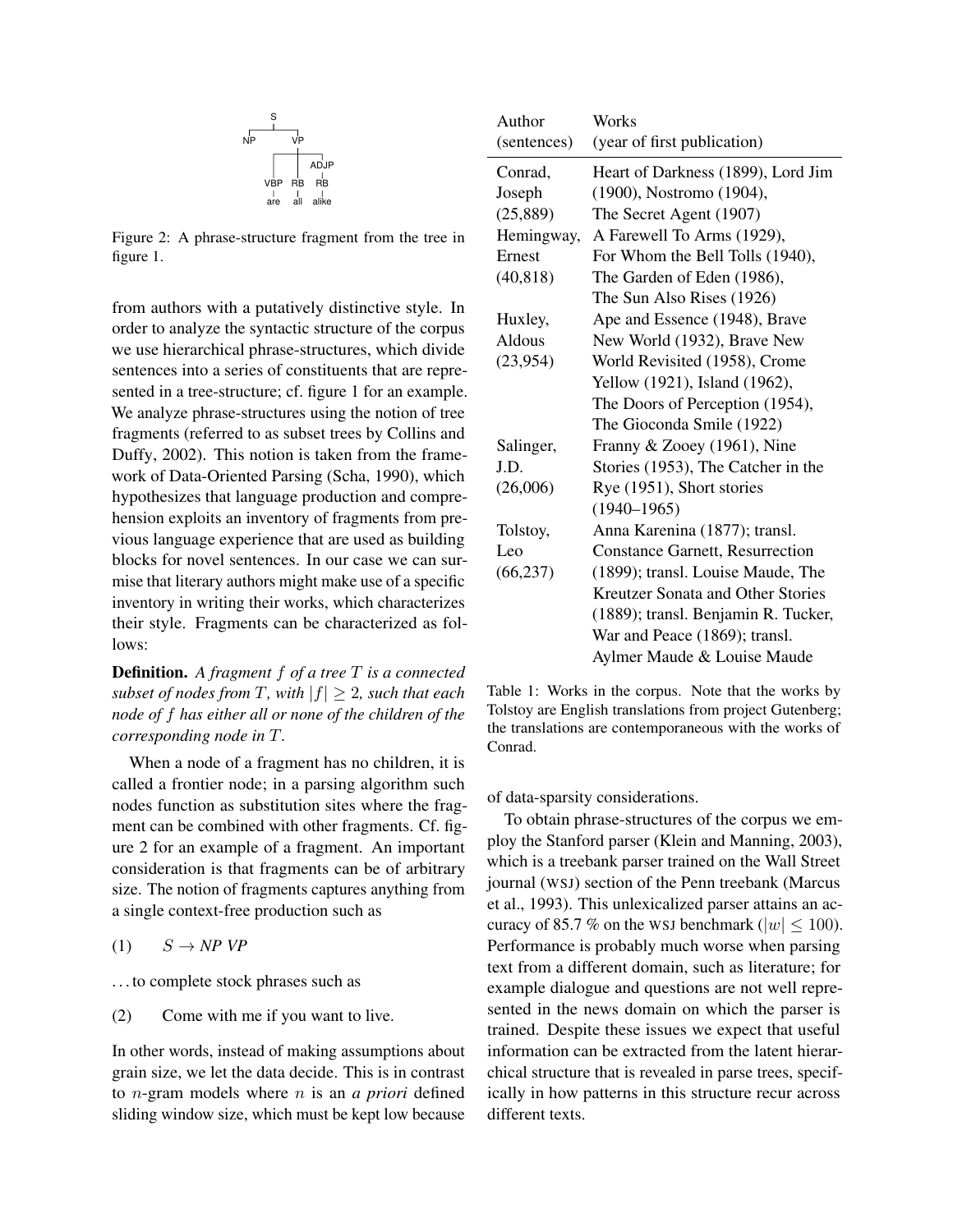We pre-process all texts manually to strip away dedications, epigraphs, prefaces, tables of contents, and other such material. We also verified that no occurrences of the author names remained.<sup>2</sup> Sentence and word-level tokenization is done by the Stanford parser. Finally, the parser assigns the most likely parse tree for each sentence in the corpus. No further training is performed; as our method is memorybased, all computation is done during classification.

In the testing phase the author texts from the training sections are compared with the parse trees of texts to be identified. To do this we modified the fragment extraction algorithm of Sangati et al. (2010) to identify the common fragments among two different sets of parse trees.<sup>3</sup> This is a tree kernel method (Collins and Duffy, 2002) which uses dynamic programming to efficiently extract the maximal fragments that two trees have in common. We use the variant reported by Moschitti (2006) which runs in average linear time in the number of nodes in the trees.

To identify the author of an unknown text we collect the fragments which it has in common with each known author. In order to avoid biases due to different sizes of each author corpus, we use the first 15,000 sentences from each training section. From these results all fragments which were found in more than one author corpus are removed. The remaining fragments which are unique to each author are used to compute a similarity score.

We have explored different variations of similarity scores, such as the number of nodes, the average number of nodes, or the fragment frequencies. A simple method which appears to work well is to count the total number of content words. $4$  Given the parse trees of a known author A and those of an unknown author B, with their unique common fragments denoted as  $A \sqcap B$ , the resulting similarity is defined as:

$$
f(A, B) = \sum_{x \in A \cap B} \text{content_words}(x)
$$

However, while the number of sentences in the train-

ing sets has been fixed, they still diverge in the average number of words per sentence, which is reflected in the number of nodes per tree as well. This causes a bias because statistically, there is a higher chance that some fragment in a larger tree will match with another. Therefore we also normalize for the average number of nodes. The author can now be guessed as:

$$
\arg\max_{A \in \text{Authors}} \frac{f(A, B)}{1/|A| \sum_{t \in A} |t|}
$$

Note that working with content words does not mean that the model reduces to an  $n$ -gram model, because fragments can be discontiguous; e.g., "he said  $X$  but Y." Furthermore the fragments contain hierarchical structure while n-grams do not. To verify this contention, we also evaluate our model with trigrams instead of fragments. For this we use trigrams of word & part-of-speech pairs, with words stemmed using Porter's algorithm. With trigrams we simply count the number of trigrams that one text shares with another. Raghavan et al. (2010) have observed that the lexical information in  $n$ -grams and the structural information from a PCFG perform a complementary role, achieving the highest performance when both are combined. We therefore also evaluate with a combination of the two.

### 3 Evaluation & Discussion

Our data consist of a collection of novels from five authors. See table 1 for a specification. We perform cross-validation on 4 works per author. We evaluate on two different test sizes: 20 and 100 sentences. We test with a total of 500 sentences per work, which gives 25 and 5 datapoints per work given these sizes. As training sets only the works that are not tested on are presented to the model. The training sets consist of 15,000 sentences taken from the remaining works. Evaluating the model on these test sets took about half an hour on a machine with 16 cores, employing less than 100 MB of memory per process. The similarity functions were explored on a development set, the results reported here are from a separate test set.

The authorship attribution results are in table 2. It is interesting to note that even with three different translators, the work of Tolstoy can be successfully identified; i.e., the style of the author is modelled, not the translator's.

<sup>2</sup>Exception: War and Peace contains a character with the same name as its author. However, since this occurs in only one of the works, it cannot affect the results.

 $3$ The code used in the experiments is available at http:// github.com/andreasvc/authident.

<sup>4</sup>Content words consist of nouns, verbs, adjectives, and adverbs. They are identified by the part-of-speech tags that are part of the parse trees.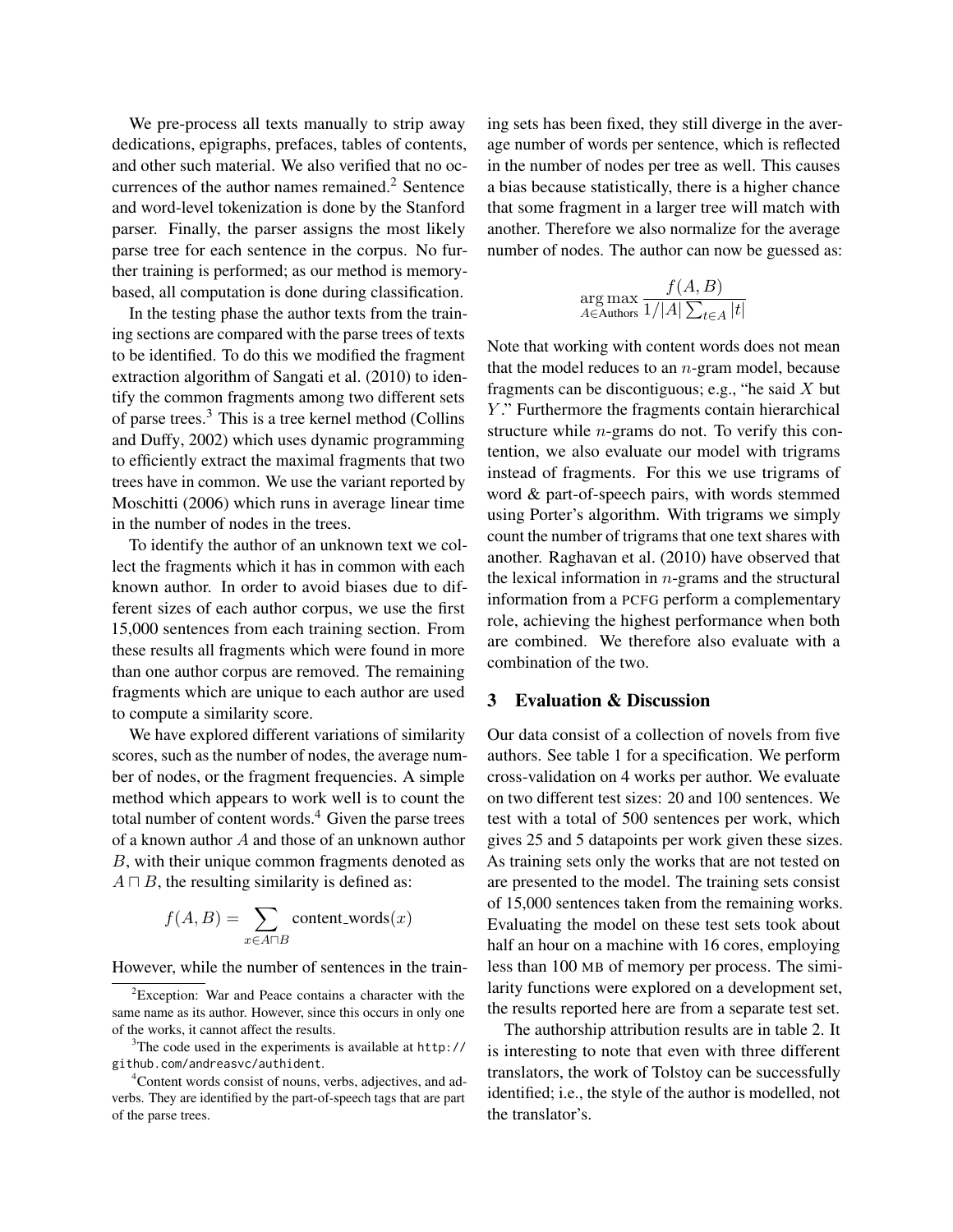| 20 sentences   | trigrams | fragments | combined | 100 sentences  | trigrams | fragments | combined |
|----------------|----------|-----------|----------|----------------|----------|-----------|----------|
| Conrad         | 83.00    | 87.00     | 94.00    | Conrad         | 100.00   | 100.00    | 100.00   |
| Hemingway      | 77.00    | 52.00     | 81.00    | Hemingway      | 100.00   | 100.00    | 100.00   |
| Huxley         | 86.32    | 75.79     | 86.32    | Huxley         | 89.47    | 78.95     | 89.47    |
| Salinger       | 93.00    | 86.00     | 94.00    | Salinger       | 100.00   | 100.00    | 100.00   |
| <b>Tolstoy</b> | 77.00    | 80.00     | 90.00    | <b>Tolstoy</b> | 95.00    | 100.00    | 100.00   |
| average:       | 83.23    | 76.16     | 89.09    | average:       | 96.97    | 95.96     | 97.98    |

Table 2: Accuracy in % for authorship attribution with test texts of 20 or 100 sentences.



Table 3: Confusion matrix when looking at 20 sentences with trigrams and fragments combined. The rows are the true authors, the columns the predictions of the model.

Gamon (2004) also classifies chunks of 20 sentences, but note that in his methodology data for training and testing includes sentences from the same work. Recognizing the same work is easier because of recurring topics and character names.

Grieve (2007) uses opinion columns of 500–2,000 words, which amounts to 25–100 sentences, assuming an average sentence length of 20 words. Most of the individual algorithms in Grieve (2007) score much lower than our method, when classifying among 5 possible authors like we do, while the accuracies are similar when many algorithms are combined into an ensemble. Although the corpus of Grieve is carefully controlled to contain comparable texts written for the same audience, our task is not necessarily easier, because large differences within the works of an author can make classifying that author more challenging.

Table 3 shows a confusion matrix when working with 20 sentences. It is striking that the errors are relatively asymmetric: if A is often confused with B, it does not imply that B is often confused with A. This appears to indicate that the similarity metric has a bias towards certain categories which could be removed with a more principled model.

Here are some examples of sentence-level and productive fragments that were found:

- (3) Conrad:  $[p_P [N] \cdot [NP [N] \cdot [N] \cdot [NN]$  sort  $]$  $[$  [PP  $[$ <sub>IN</sub> of  $]$   $[$ <sub>NP</sub>  $[$ <sub>JJ</sub>  $]$  $[$ <sub>NN</sub> $]$  $]$  $]$  $]$
- (4) Hemingway:  $[\text{vp} [\text{v}_B \text{ have }] [\text{vp} [\text{p}_T \text{a }] [\text{v}_N$ drink ] ] ]
- (5) Salinger:  $[NP]$  [DT a ]  $[NN]$  [CC or ] [NN something  $]$   $]$
- (6) Salinger: [ROOT [<sup>S</sup> [NP [PRP I ] ] [VP [VBP mean ] [<sub>SBAR</sub> ] ] [. . ] ] ]
- (7) Tolstoy: [ROOT [SINV [" " ] [S ] [, , ] [" "] [VP [VBD said ] ] [NP ] [, , ] [<sup>S</sup> [VP [VBG shrugging ] [NP [PRP\$ his ] [NNS shoulders ] ] ] ] [. . ] ] ]

It is likely that more sophisticated statistics, for example methods used for collocation detection, or general machine learning methods to select features such as support vector machines would allow to select only the most characteristic fragments.

On the task of attributing the disputed and coauthored Federalist papers, the fragment model attributes 14 out of 15 papers to Madison (in line with the commonly held view); the 19th paper is (incorrectly) attributed to Jay. To counter the imbalance in training data lengths, we normalized on the number of nodes in the fragments common to training & test texts.

#### 4 Conclusion

We have presented a method of syntactic stylometry that is conceptually simple—we do not resort to sophisticated statistical inference or an ensemble of algorithms—and takes sentence-level hierarchical